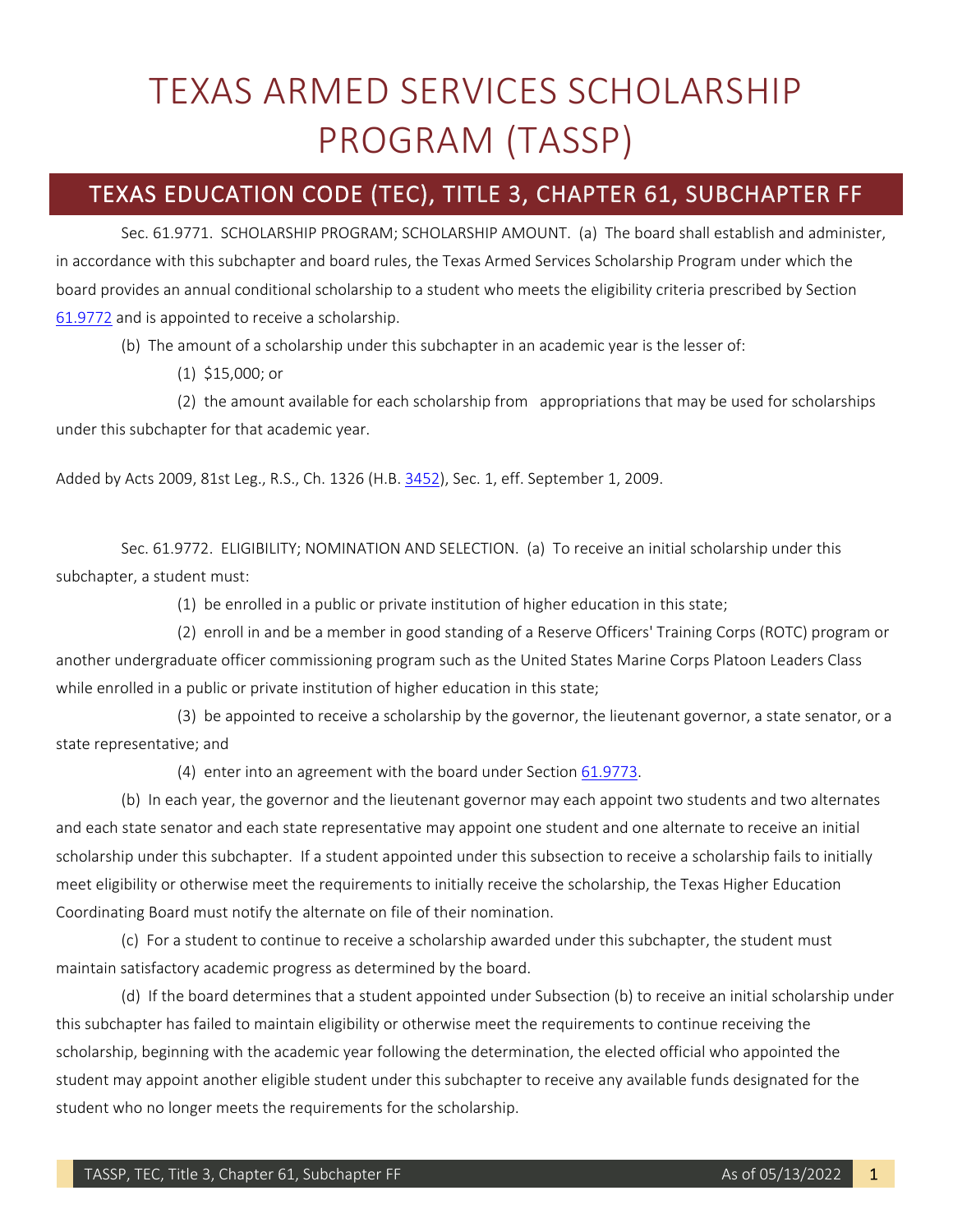Added by Acts 2009, 81st Leg., R.S., Ch. 1326 (H.B. [3452\)](http://www.legis.state.tx.us/tlodocs/81R/billtext/html/HB03452F.HTM), Sec. 1, eff. September 1, 2009. Amended by:

> Acts 2011, 82nd Leg., R.S., Ch. 351 (H.B. [3470\)](http://www.legis.state.tx.us/tlodocs/82R/billtext/html/HB03470F.HTM), Sec. 1, eff. June 17, 2011. Acts 2017, 85th Leg., R.S., Ch. 230 (H.B. [66\)](http://www.legis.state.tx.us/tlodocs/85R/billtext/html/HB00066F.HTM), Sec. 1, eff. September 1, 2018. Acts 2017, 85th Leg., R.S., Ch. 251 (H.B. [1117\)](http://www.legis.state.tx.us/tlodocs/85R/billtext/html/HB01117F.HTM), Sec. 1, eff. May 29, 2017. Acts 2017, 85th Leg., R.S., Ch. 517 (S.B. [49\)](http://www.legis.state.tx.us/tlodocs/85R/billtext/html/SB00049F.HTM), Sec. 1, eff. September 1, 2017.

Sec. 61.9773. AGREEMENT REQUIREMENTS. (a) To receive a scholarship under this subchapter, a student must enter into an agreement with the board as provided by this section. The agreement must require the student to:

(1) complete four years of ROTC training or complete another undergraduate officer commissioning program such as the United States Marine Corps Platoon Leaders Class;

(2) graduate not later than six years after the date the student first enrolls in a public or private institution of higher education in this state;

(3) after graduation, enter into:

(A) a four-year commitment to be a member of the Texas Army National Guard, Texas Air National Guard, Texas State Guard, United States Coast Guard, or United States Merchant Marine; or

(B) a contract to serve as a commissioned officer in any branch of the armed services of the

United States;

(4) meet the physical examination requirements and all other prescreening requirements of the Texas Army National Guard, Texas Air National Guard, Texas State Guard, United States Coast Guard, or United States Merchant Marine or the branch of the armed services with which the student enters into a contract; and

(5) agree to repay the scholarship if the student:

- (A) fails to maintain satisfactory academic progress;
- (B) withdraws from the scholarship program; or
- (C) fails to fulfill a commitment or contract described by Subdivision (3).

(b) The board shall adopt rules to exempt a student from the repayment of a scholarship under an agreement entered into under this section if the student is unable to meet the obligations of the agreement solely as a result of physical inability.

Added by Acts 2009, 81st Leg., R.S., Ch. 1326 (H.B. [3452\)](http://www.legis.state.tx.us/tlodocs/81R/billtext/html/HB03452F.HTM), Sec. 1, eff. September 1, 2009. Amended by:

> Acts 2011, 82nd Leg., R.S., Ch. 351 (H.B. [3470\)](http://www.legis.state.tx.us/tlodocs/82R/billtext/html/HB03470F.HTM), Sec. 2, eff. June 17, 2011. Acts 2017, 85th Leg., R.S., Ch. 251 (H.B. [1117\)](http://www.legis.state.tx.us/tlodocs/85R/billtext/html/HB01117F.HTM), Sec. 2, eff. May 29, 2017.

Sec. 61.9774. RULES. The board shall adopt rules as necessary for the administration of this subchapter, including rules regarding the eligibility criteria and the selection of scholarship recipients.